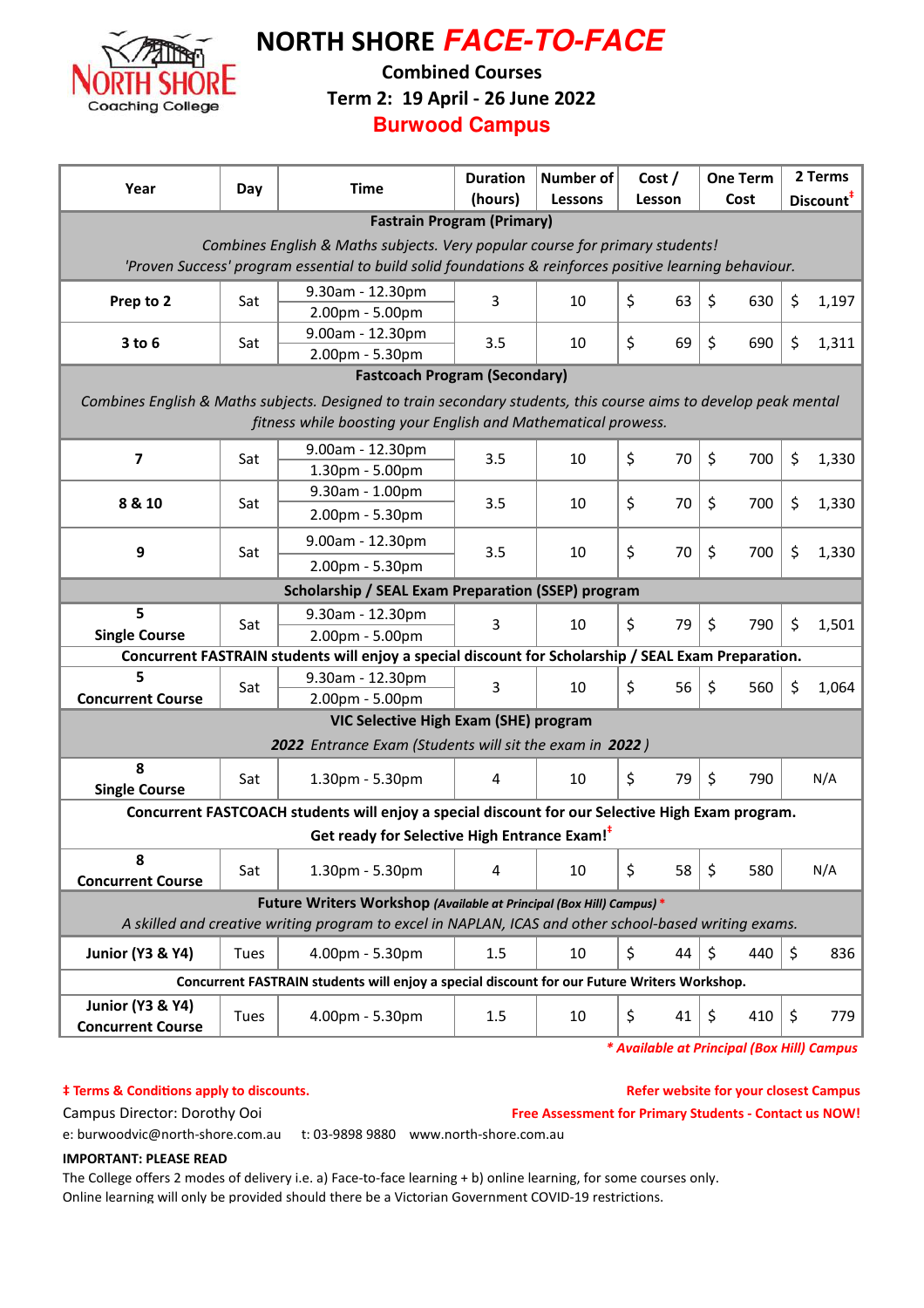

# NORTH SHORE **FACE-TO-FACE**

Single Subjects Term 2: 19 April - 26 June 2022 **Burwood Campus**

| Year                            | Subject                                                                   | Day | <b>Time</b>              | <b>Duration</b><br>(Hours) | <b>Number</b><br><b>of</b><br>Lessons | Cost /<br>Lesson |    | One<br><b>Term</b><br>Cost |     | 2 Terms<br>Discount<br>ŧ. |     |
|---------------------------------|---------------------------------------------------------------------------|-----|--------------------------|----------------------------|---------------------------------------|------------------|----|----------------------------|-----|---------------------------|-----|
| <b>Primary (Prep to Year 6)</b> |                                                                           |     |                          |                            |                                       |                  |    |                            |     |                           |     |
| Prep to 2                       | <b>English</b>                                                            | Sat | 9.30am - 11.00am         | 1.5                        | 10                                    | \$               | 49 |                            |     |                           |     |
|                                 |                                                                           |     | 3.30pm - 5.00pm          |                            |                                       |                  |    | $\zeta$                    | 490 | \$                        |     |
|                                 | <b>Maths / General Ability</b>                                            | Sat | 11am - 12.30pm           |                            |                                       |                  |    |                            |     |                           | 931 |
|                                 |                                                                           |     | 2.00pm - 3.30pm          |                            |                                       |                  |    |                            |     |                           |     |
| $3$ to $6$                      | <b>English</b>                                                            | Sat | 9.00am - 11.00am         | $\overline{2}$             | 10                                    | \$               | 55 | \$                         | 550 | \$1,045                   |     |
|                                 |                                                                           |     | 3.30pm - 5.30pm          |                            |                                       |                  |    |                            |     |                           |     |
|                                 |                                                                           | Sat | 11.00am - 12.30pm        | 1.5                        | 10                                    | \$               | 51 | \$                         | 510 | \$                        | 969 |
|                                 | <b>Maths / General Ability</b>                                            |     | 2.00pm - 3.30pm          |                            |                                       |                  |    |                            |     |                           |     |
|                                 |                                                                           |     | Secondary (Year 7 to 10) |                            |                                       |                  |    |                            |     |                           |     |
| 7                               | <b>English</b>                                                            | Sat | 11.00am - 12.30pm        | 1.5                        | 10                                    | \$               | 51 | $\zeta$                    | 510 | \$<br>969                 |     |
|                                 |                                                                           |     | 3.30pm - 5.00pm          |                            |                                       |                  |    |                            |     |                           |     |
|                                 | Maths / Science                                                           | Sat | 9.00am - 11.00am         | $\overline{2}$             | 10                                    | \$               | 56 | $\zeta$                    | 560 | \$1,064                   |     |
|                                 |                                                                           |     | 1.30pm - 3.30pm          |                            |                                       |                  |    |                            |     |                           |     |
|                                 | Includes bonus material - Selective High Trial Exams for English & Maths! |     |                          |                            |                                       |                  |    |                            |     |                           |     |
| 9                               | <b>English</b>                                                            | Sat | 11.00am - 12.30pm        | 1.5                        | 10                                    | \$               | 51 | $\zeta$                    | 510 | \$                        | 969 |
|                                 |                                                                           |     | 2.00pm - 3.30pm          |                            |                                       |                  |    |                            |     |                           |     |
|                                 | <b>Maths</b>                                                              | Sat | 9.00am - 11.00am         | $\overline{2}$             | 10                                    | \$               | 56 | \$                         | 560 | \$1,064                   |     |
|                                 |                                                                           |     | 3.30pm - 5.30pm          |                            |                                       |                  |    |                            |     |                           |     |
| 8 & 10                          | <b>English</b>                                                            | Sat | 9.30am - 11.00am         | 1.5                        | 10                                    | \$               | 51 | \$                         | 510 | \$<br>969                 |     |
|                                 |                                                                           |     | 2.00pm - 3.30pm          |                            |                                       |                  |    |                            |     |                           |     |
|                                 | Maths / Science (8 only)                                                  | Sat | 11.00am - 1.00pm         | $\overline{2}$             | 10                                    | \$               | 56 | \$                         | 560 | \$1,064                   |     |
|                                 |                                                                           |     | 3.30pm - 5.30pm          |                            |                                       |                  |    |                            |     |                           |     |

#### $\dagger$  Terms & Conditions apply to discounts.

Refer website for your closest Campus Free Assessment for Primary Students - Contact us NOW!

Campus Director: Dorothy Ooi

e: burwoodvic@north-shore.com.au t: 03-9898 9880 www.north-shore.com.au

#### IMPORTANT: PLEASE READ

The College offers 2 modes of delivery i.e. a) Face-to-face learning + b) online learning, for some courses only. Online learning will only be provided should there be a Victorian Government COVID-19 restrictions.